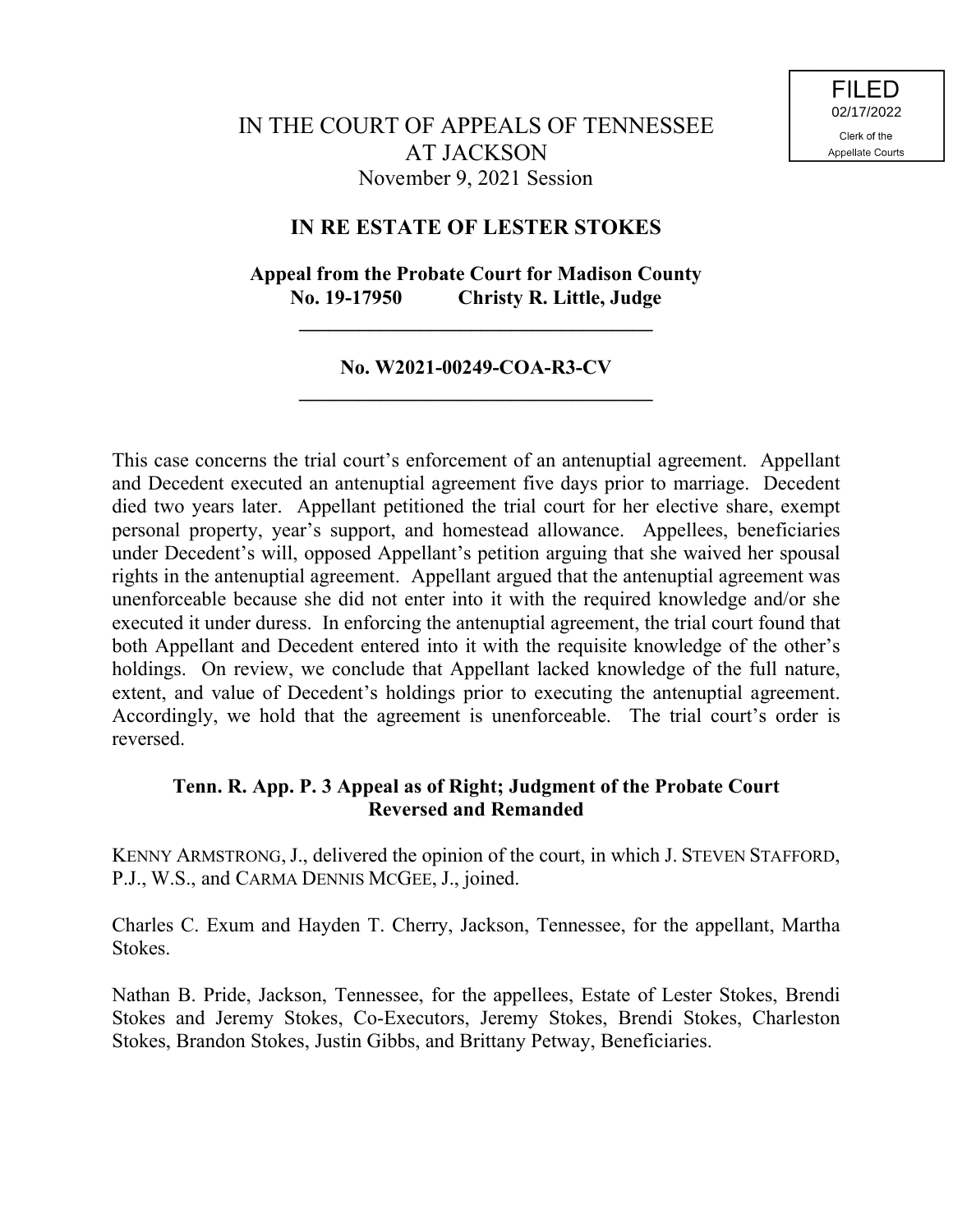### **OPINION**

## **I. Background**

In December 2014, Appellant Martha Stokes and Lester Stokes ("Decedent") became engaged. The couple set their wedding date for June 17, 2017. On April 6, 2017, Decedent met with attorney Sara Barnett to discuss an antenuptial agreement. Ms. Barnett provided Decedent with two sample financial statement disclosure forms to be completed by Decedent and Appellant. Approximately two weeks before the wedding, Decedent presented Appellant with the sample disclosure forms and explained that the purpose of the forms and the antenuptial agreement was to protect their respective homes in the event of divorce. Decedent and Appellant completed the sample disclosure forms and included the following information in each of their disclosures: (1) their principal addresses;<sup>1</sup> (2) the estimated value of their principal residences; (3) the mortgages encumbering the residences; and (4) their respective incomes. Notably, Decedent and Appellant left the remainder of the forms blank, including the sections related to bank accounts, stocks, and pension/retirement plans. Thereafter, Decedent returned the completed forms to Ms. Barnett for preparation of an antenuptial agreement. On review of the disclosures, Ms. Barnett expressed concern that the failure to list assets other than Decedent's and Appellant's principal homes could result in the antenuptial agreement being unenforceable. Decedent responded that the principal purpose of the agreement was to protect his home in the event of divorce.

On June 12, 2017, five days before their wedding, Decedent and Appellant visited Ms. Barnett's office and executed the antenuptial agreement (the "Agreement"). The Agreement consisted of five pages of definitions and terms, including a provision titled "Release of Homestead, Dower, Year's Support, Widow's Support, Widow's Allowance and Right of Election to Take Against the Will," which provided:

We hereby disclaim as against the estate of the other, all statutory or common law rights, including, but not limited to, all rights and claims regarding descent and distribution, homestead, dow[er], year's support, widow's allowance and right of election to take against the will of the other. We realize that by doing so we are giving up the right to take any separate property of the other upon their death and that we are familiar with the rights that we are relinquishing and that we have consulted with an attorney.

Attached as Exhibits A and B to the Agreement were financial statement disclosures, as previously completed by Decedent and Appellant. When she executed the Agreement, Appellant was not represented by counsel, and Ms. Barnett did not advise Appellant

 $1$  According to the record, in addition to his primary residence Decedent also owned a timeshare, but that was not included in the disclosure.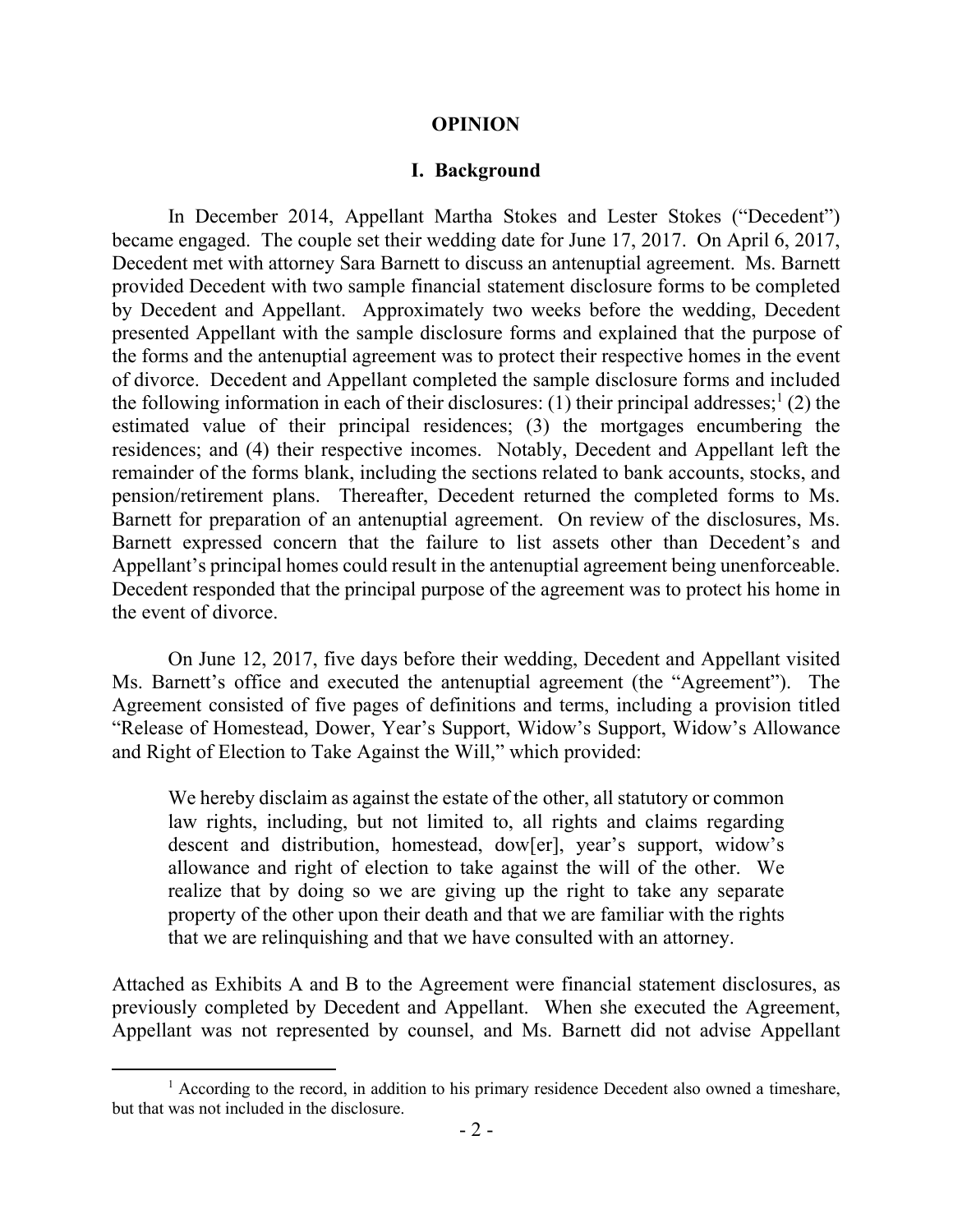concerning her specific spousal rights or her waiver of those rights under the Agreement. Ms. Barnett advised Appellant of her right to have the Agreement reviewed by independent counsel and the importance of reading the entire document. Decedent paid Ms. Barnett for her services. Five days later, the parties married.

On August 26, 2019, Decedent died testate. After Decedent's death, Appellant discovered that Decedent owned a 401K retirement account, cash on deposit in the amount of \$300,000.00, and several life insurance policies.

On October 31, 2019, Appellees Brendi Stokes and Jeremy Stokes, two of Decedent's four children from a previous marriage, filed a petition to admit the last will and testament of Lester Stokes for probate in the Probate Court for Madison County ("trial court").<sup>2</sup> The same day, the trial court entered an order admitting the will to probate. This order also appointed Brendi Stokes and Jeremy Stokes as co-executors of Decedent's estate.<sup>3</sup> Under Decedent's will, several items of personal property, along with Decedent's principal residence, were bequeathed to his children: Appellee Brandon Stokes, Appellee Jeremy Stokes, Appellee Brendi Stokes, and Appellee Charleston Stokes. Decedent also bequeathed specific pieces of jewelry to Appellees Brittney Petway and Justin Gibbs. Appellant was bequeathed a portion of Decedent's timeshare in Florida and a 2016 Nissan Altima. On February 18, 2020, an estate inventory was filed in the trial court showing the value of Decedent's estate as \$293,575.00, which included Decedent's principal residence.

On May 15, 2020, Appellant filed a petition for elective share, exempt personal property, year's support, and homestead allowance in the trial court. 4 This petition is the subject of the current appeal. In the petition, Appellant requested that the trial court: (1) award her the tangible personal property located in Decedent's principal residence and Decedent's motor vehicles, not to exceed the value of \$50,000.00; (2) award her a year's support in the amount not less than \$99,297.00; (3) determine Decedent's net estate; (4) determine Appellant's elective share; and (5) award Appellant her homestead allowance in the amount of \$5,000.00. On May 29, 2020, Appellees filed a joint answer to the petition, wherein they denied that Appellant was entitled to any claim for an elective share, exempt personal property, year's support, or homestead allowance because she waived her right to same in the Agreement. Concurrent with their answer, Appellees filed a motion to dismiss Appellant's petition arguing that she waived all rights and claims that she may have had against Decedent's estate in the Agreement. On August 3, 2020, Appellant filed her response to the motion to dismiss. In pertinent part, Appellant argued that the Agreement was unenforceable because she: (1) lacked the requisite knowledge to enter into it; and (2) executed it under duress.

 $\overline{a}$ 

 $2$  Decedent executed this will on December 18, 2017, after his marriage to Appellant.

<sup>&</sup>lt;sup>3</sup> Appellant was named executrix under Decedent's will, but she declined to serve.

<sup>&</sup>lt;sup>4</sup> As beneficiaries of the will, Decedent's four children, Ms. Petway, and Mr. Gibbs were named as respondents. Brendi Stokes and Jeremy Stokes were also named respondents as co-executors of Decedent's estate.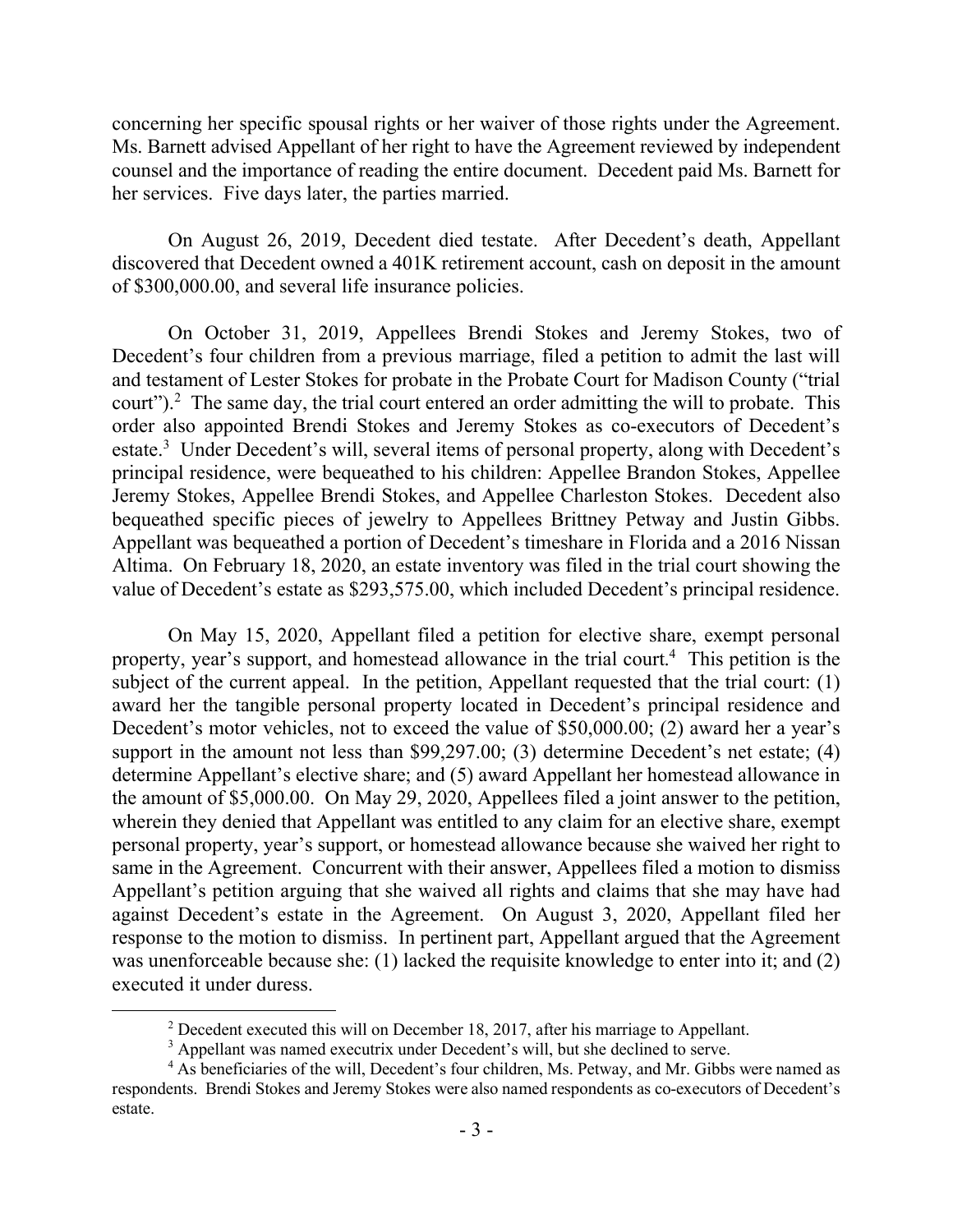On December 10, 2020, the trial court heard Appellant's petition, and, by order of February 2, 2021, denied it. In pertinent part, the trial court found that Appellant failed to "provide to the [c]ourt clear and convincing evidence that [the Agreement] should be set aside and determined to be non[] binding." Specifically, the trial court found "that it was [the] intent of [Appellant and Decedent] to bind themselves to the . . . Agreement and to waive any [c]laim by each . . . for such benefits including, but not limited to[,] [e]lective [s]hare, [e]xempt [p]ersonal [p]roperty, [y]ears [s]upport and [h]omestead [a]llowance." Appellant appeals.

#### **II. Issue**

The sole issue on appeal is whether the trial court erred in concluding that the Agreement was valid and enforceable.

#### **III. Standard of Review**

We review a non-jury case "*de novo* upon the record with a presumption of correctness as to the findings of fact, unless the preponderance of the evidence is otherwise." *Bowden v. Ward*, 27 S.W.3d 913, 916 (Tenn. 2000) (citing Tenn. R. App. P. 13(d)). The trial court's conclusions of law are reviewed *de novo* and "are accorded no presumption of correctness." *Brunswick Acceptance Co., LLC v. MEJ, LLC*, 292 S.W.3d 638, 642 (Tenn. 2008).

#### **IV. Analysis**

### **A. Enforceability of the Antenuptial Agreement**

It is well-settled in Tennessee that antenuptial (or prenuptial) agreements are enforceable so long as certain prerequisites are met. *Boote v. Shivers*, 198 S.W.3d 732, 741 (Tenn. Ct. App. 2005). Tennessee Code Annotated section 36-3-501 provides that an antenuptial agreement is binding if both spouses enter into it "freely, knowledgeably and in good faith and without exertion of duress or undue influence upon either spouse." Tenn. Code Ann. § 36-3-501. Whether these elements exist "is a question of fact to be determined from the totality of the circumstances surrounding the negotiation and execution of the antenuptial agreement." *Boote*, 198 S.W.3d at 741 (citing *Randolph v. Randolph*, 937 S.W.2d 815, 821 (Tenn. 1996); *Cary v. Cary*, 937 S.W.2d 777, 782 (Tenn. 1996); *Perkinson v. Perkinson*, 802 S.W.2d 600, 603 (Tenn. 1990)).

Appellant first argues that she did not enter into the Agreement "knowledgeably." The Tennessee Supreme Court has articulated that the party "seeking to *enforce* an antenuptial agreement must prove, *by a preponderance of the evidence*," that the other party entered into the agreement "knowledgeably." *Randolph*, 937 S.W.2d at 821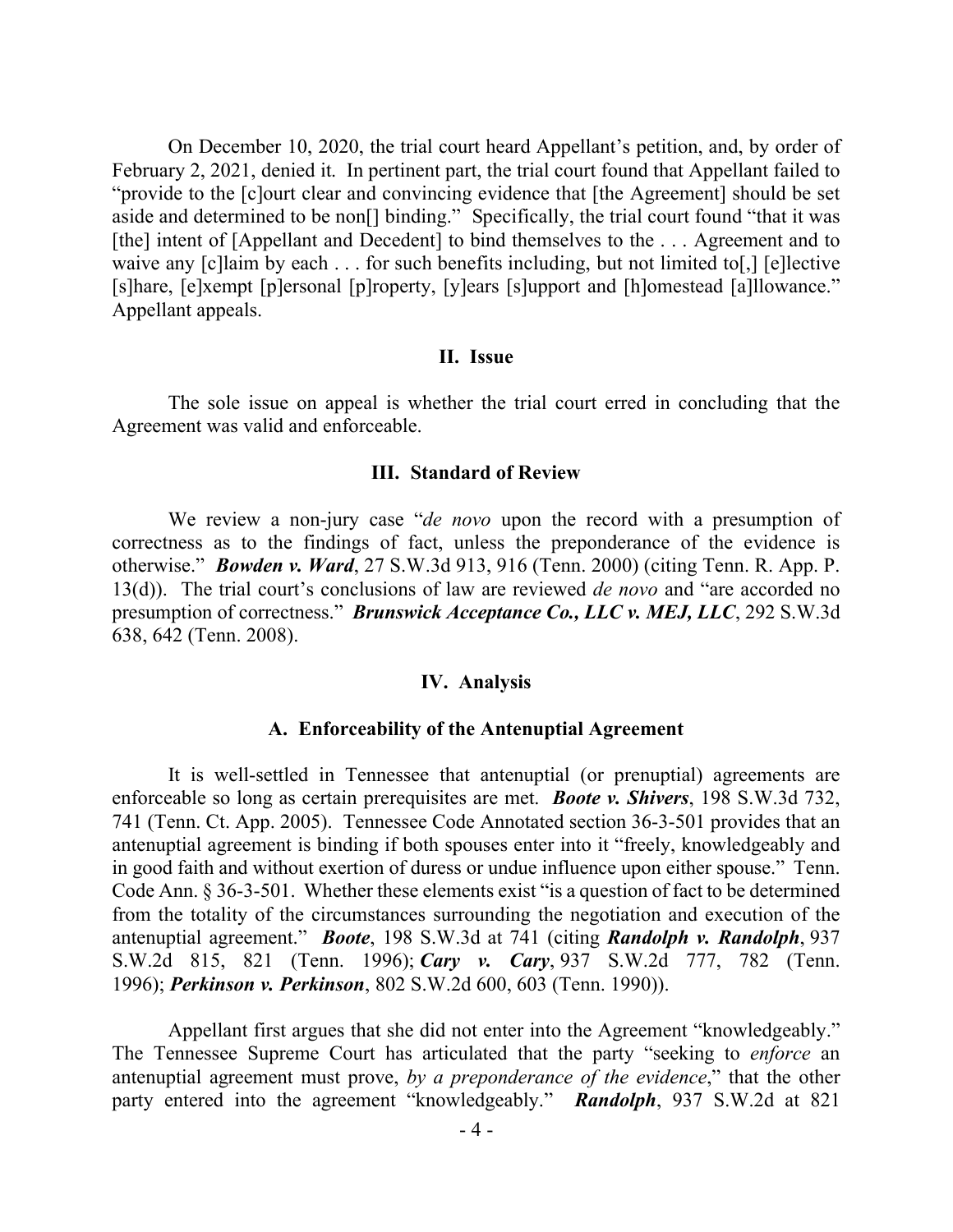(emphases added). In its final order, the trial court found, in pertinent part, that *Appellant* "did not provide to the [c]ourt *clear and convincing evidence* that the [Agreement] should be set aside and determined to be non[] binding." (Emphasis added). The trial court further found "that no *clear and convincing evidence* was submitted to the [c]ourt that would indicate that the [Agreement] was not entered into with full knowledge and understanding by the parties." (Emphasis added). Despite Tennessee's well-established law, the trial court placed the burden of proof on the party seeking to *invalidate* the antenuptial agreement, i.e., Appellant, rather than on the party seeking to *enforce* it, i.e., Appellees. Furthermore, the trial court applied an incorrect and heightened evidentiary standard, i.e., clear and convincing evidence, rather than the correct standard, i.e., preponderance of the evidence. This was clear error.<sup>5</sup> Indeed, the proper question to be answered was whether *Appellees* proved, *by a preponderance of the evidence*, that Appellant entered into the Agreement "knowledgeably." *See Randolph*, 937 S.W.2d at 821. Generally, such error would result in our vacating the trial court's order and remanding the case for the trial court to apply the correct law and evidentiary standard. However, because the record clearly establishes that Appellant did not possess the requisite knowledge of Decedent's holdings prior to executing the Agreement—a fact that renders the Agreement *void ab initio*, *see*  discussion *infra*—a remand to the trial court for reconsideration of the validity of the Agreement is unnecessary. 6

"There are two ways to demonstrate that an antenuptial agreement was entered knowledgably." *In re Estate of Hillis*, No. M2015-00404-COA-R3-CV, 2016 WL 761236, at \*8 (Tenn. Ct. App. Feb. 25, 2016). First, the party seeking to enforce the agreement can show that the spouse seeking to avoid the agreement was provided with "a full and fair disclosure of the nature, extent and value of [the other spouse's] holdings." *Randolph*, 937 S.W.2d at 821; *see also In re Estate of Hillis*, 2016 WL 761236, at \*8. What constitutes a "full and fair disclosure" will vary by case and depends on several factors, including "the relative sophistication of the parties, the apparent fairness or

 $\overline{a}$ 

 $<sup>5</sup>$  Appellees admit the trial court erred in both shifting the burden of proof to Appellant and applying</sup> the improper evidentiary standard.

<sup>&</sup>lt;sup>6</sup> The facts of this case are clearly established in the record because they are enumerated in the statement of the evidence that was approved by the trial judge and filed in the trial court. According to the record, Appellant filed a statement of the evidence in the trial court on April 29, 2021. Although Appellees did not object to the statement of the evidence, on May 13, 2021, Appellees filed a "supplemental statement of facts," which we interpret as Appellees' supplemental statement of the evidence. It does not appear that Appellant objected to this supplemental statement. A statement of the evidence may be filed in lieu of a transcript if the statement conveys "a fair, accurate and complete account of what transpired with respect to those issues that are the bases of appeal." Tenn. R. App. P. 24(c). Under Tennessee Rule of Appellate Procedure 24(f), a trial judge must approve the statement of the evidence "within 30 days after the expiration of [the] period for filing objections[,] [o]therwise the . . . statement of the evidence . . . shall be deemed to have been approved and shall be so considered by the appellate court." Tenn. R. App. P. 24(f). There is no evidence in the record that the trial judge did not approve of the statement of the evidence or the "supplemental statement of facts." Accordingly, we must consider these filings, and the facts established in them, as approved by the trial judge.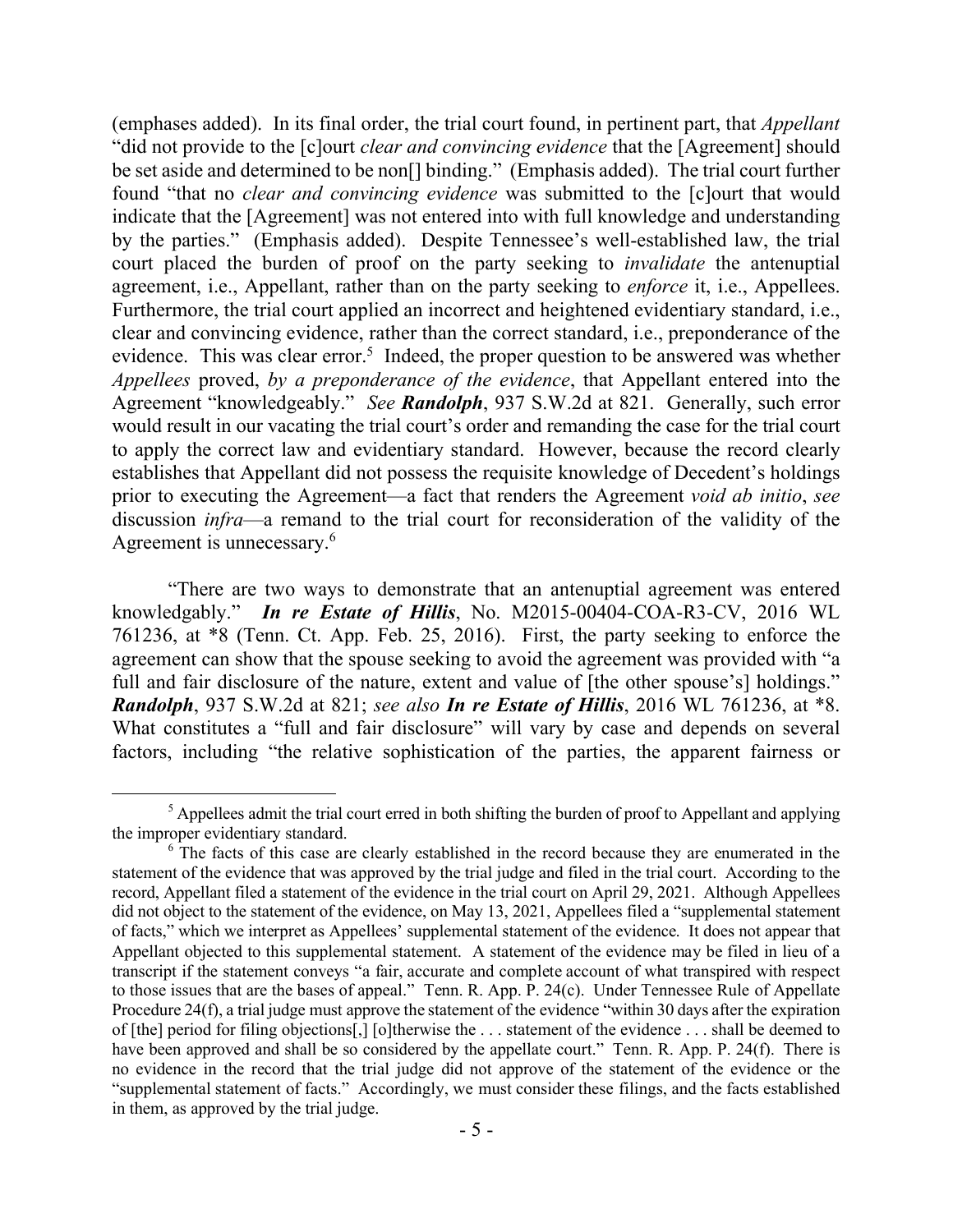unfairness of the substantive terms of the agreement, and any other circumstance unique to the litigants and their specific situation." *Randolph*, 937 S.W.2d at 821 (citation omitted). "While disclosure need not reveal precisely every asset owned by an individual spouse, at a minimum, full and fair disclosure requires that each contracting party be given a clear idea of the nature, extent, and value of the other party's property and resources." *Id.* Although not required, many practitioners find it prudent "to attach a net worth schedule of assets, liabilities, and income to the [antenuptial] agreement itself" to demonstrate the requisite disclosure. *Id.*

On appeal, Appellees allege that "Appellant had full knowledge that her husband was a man of specific means, as shown by the list of assets that was provided." It is unclear to what "list of assets" Appellees refer and to whom it was provided. We deduce that Appellees may be referencing Decedent's financial statement disclosure, discussed *supra*, that was attached as an exhibit to the Agreement. Problematically, Decedent listed only his principal residence, the mortgage amount, and his annual income in this disclosure. Notably, Decedent failed to list any information concerning his bank accounts (including life insurance cash values), cash on hand, stocks, bonds, retirement/pension plans or accounts, vehicles, or other real property. Given the limited disclosure, there can be no question that Appellant was not provided with "a full and fair disclosure of the nature, extent and value of" all of Decedent's holdings; rather, the disclosure provided Appellant with information concerning only one of Decedent's assets, i.e., his residence. *Randolph*, 937 S.W.2d at 821; *see also In re Estate of Hillis*, 2016 WL 761236, at \*8.

Nevertheless, Appellees argue that Appellant received a "full and fair disclosure" of Decedent's holdings because Decedent's paystub was attached as an exhibit to the Agreement and showed that Decedent was contributing to a 401K account. This hardly demonstrates that Appellant was (1) aware of the value of Decedent's 401K account or, more importantly, (2) provided a "full and fair disclosure of the nature, extent and value" of Decedent's other holdings. *Randolph*, 937 S.W.2d at 821; *see also In re Estate of Hillis*, 2016 WL 761236, at \*8. Appellees claims are disputed by Appellant's testimony that she discovered the existence of Decedent's 401K account, the amount of money held in his bank accounts, and his several life insurance policies only after his death. Appellees presented no countervailing evidence.

Appellees also assert that there is no "disclosure issue" because Appellant may not be entitled to receive certain assets (joint bank accounts and life insurance proceeds) on Decedent's death. In making this argument, Appellees misconstrue the issue. The gravamen is whether Appellant received a "full and fair disclosure of the nature, extent and value" of Decedent's holdings before she entered into the Agreement such that the Agreement is valid and enforceable; the question is not whether she is entitled to Decedent's 401K, bank accounts, or life insurance proceeds. *Randolph*, 937 S.W.2d at 821; *see also In re Estate of Hillis*, 2016 WL 761236, at \*8. Again, Appellees have presented no evidence showing that Appellant received a full and fair disclosure. From the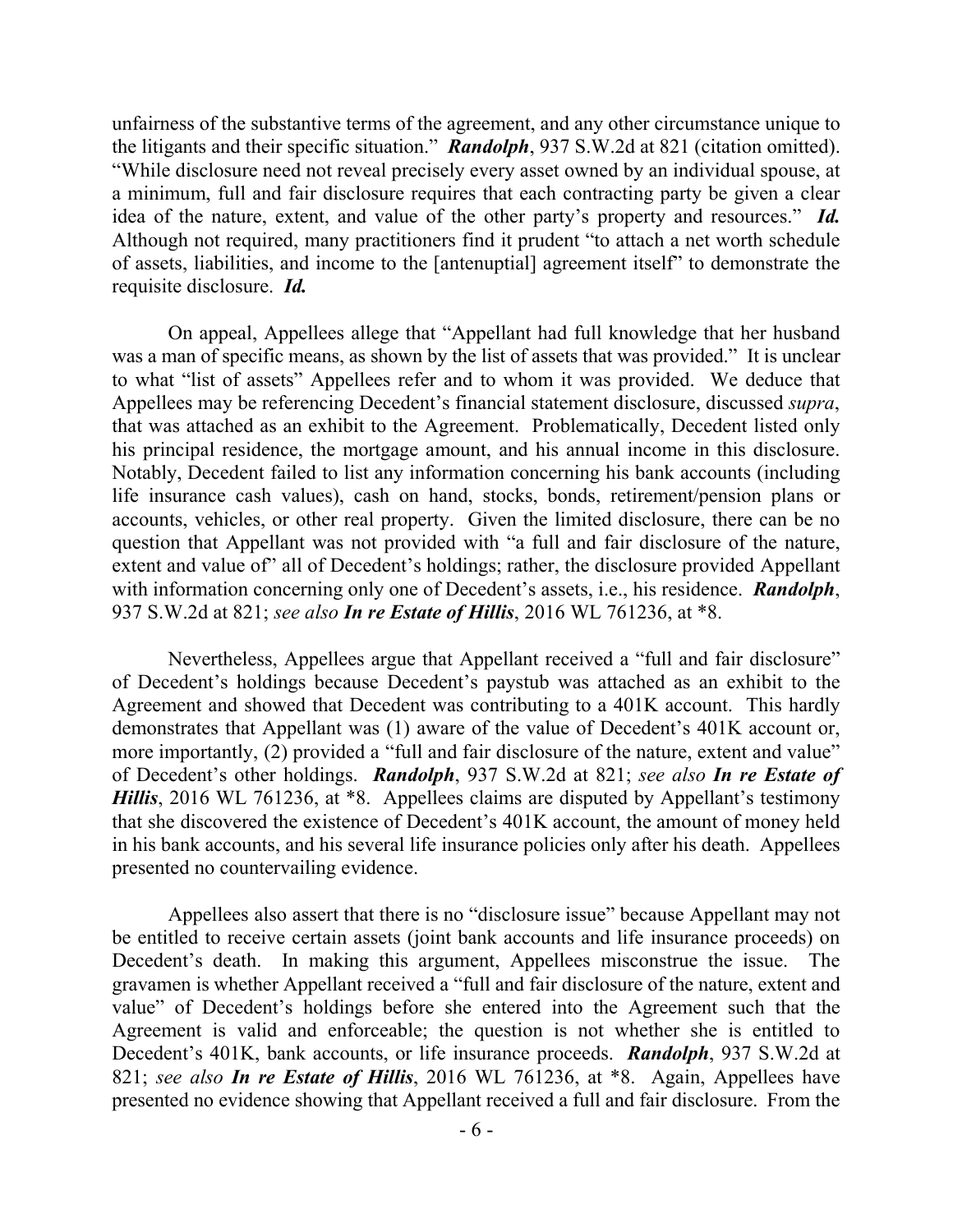record, we conclude that Appellees failed to carry their burden to show that Appellant received a "full and fair disclosure of the nature, extent and value of [Decedent's] holdings" prior to executing the Agreement. *Randolph*, 937 S.W.2d at 821; *see also In re Estate of Hillis*, 2016 WL 761236, at \*8.

Nonetheless, an antenuptial agreement may be upheld even when there is not a "full and fair disclosure" of assets. Disclosure may be deemed "unnecessary" if the proponent of the agreement can show that "the spouse seeking to avoid the agreement had *independent knowledge* of the full nature, extent, and value of the proponent spouse's holdings." *Randolph*, 937 S.W.2d at 822 (emphasis added); *In re Estate of Hillis*, 2016 WL 761236, at  $*8$ . Thus, the question becomes whether Appellees proved, by a preponderance of the evidence, that Appellant obtained independent knowledge of the "full nature, extent, and value" of Decedent's holdings before entering into the Agreement. *Randolph*, 937 S.W.2d at 822. The Tennessee Supreme Court has explained that

[s]ome factors relevant to the [independent knowledge] assessment include, but are not limited to, the parties' respective sophistication and experience in business affairs, the duration of the relationship prior to the execution of the agreement, the time of the signing of the agreement in relation to the time of the wedding, and the parties' representation by, or opportunity to consult with, independent counsel.

## *Id.* at 822.

On appeal, Appellees argue that Appellant obtained independent knowledge of Decedent's holdings because the two had been together "for well over five years" at the time of Decedent's death. Appellees maintain that this was "a period of time sufficient for her to gain knowledge about the financial affairs of Decedent." As an initial matter, Appellees mistake the relevant time period at issue. It was Appellees' burden to show that Appellant possessed independent knowledge of the "full nature, extent, and value" of Decedent's holdings *when Appellant entered into the Agreement*, not at the time of Decedent's death. The record shows that Appellant and Decedent met in March 2014 and were engaged by December of that year. The two executed the Agreement on June 12, 2017, a little over three years after meeting. At trial, Appellees bore the burden of proving that during these three years Appellant gained independent knowledge of the "full nature, extent, and value" of Decedent's holdings. However, Appellees presented no evidence of such independent knowledge at trial and now merely allege that this period of time was "sufficient" for Appellant to gain "knowledge about the financial affairs of Decedent." Appellant's trial testimony directly contradicts Appellees' allegations. Indeed, as discussed *supra*, Appellant testified that she did not learn that Decedent owned a 401K account, \$300,000.00 cash on deposit, and several life insurance policies until after his death. Appellees provided no evidence to challenge this testimony. Thus, the undisputed testimony shows that Appellant did not possess "independent knowledge of the full nature,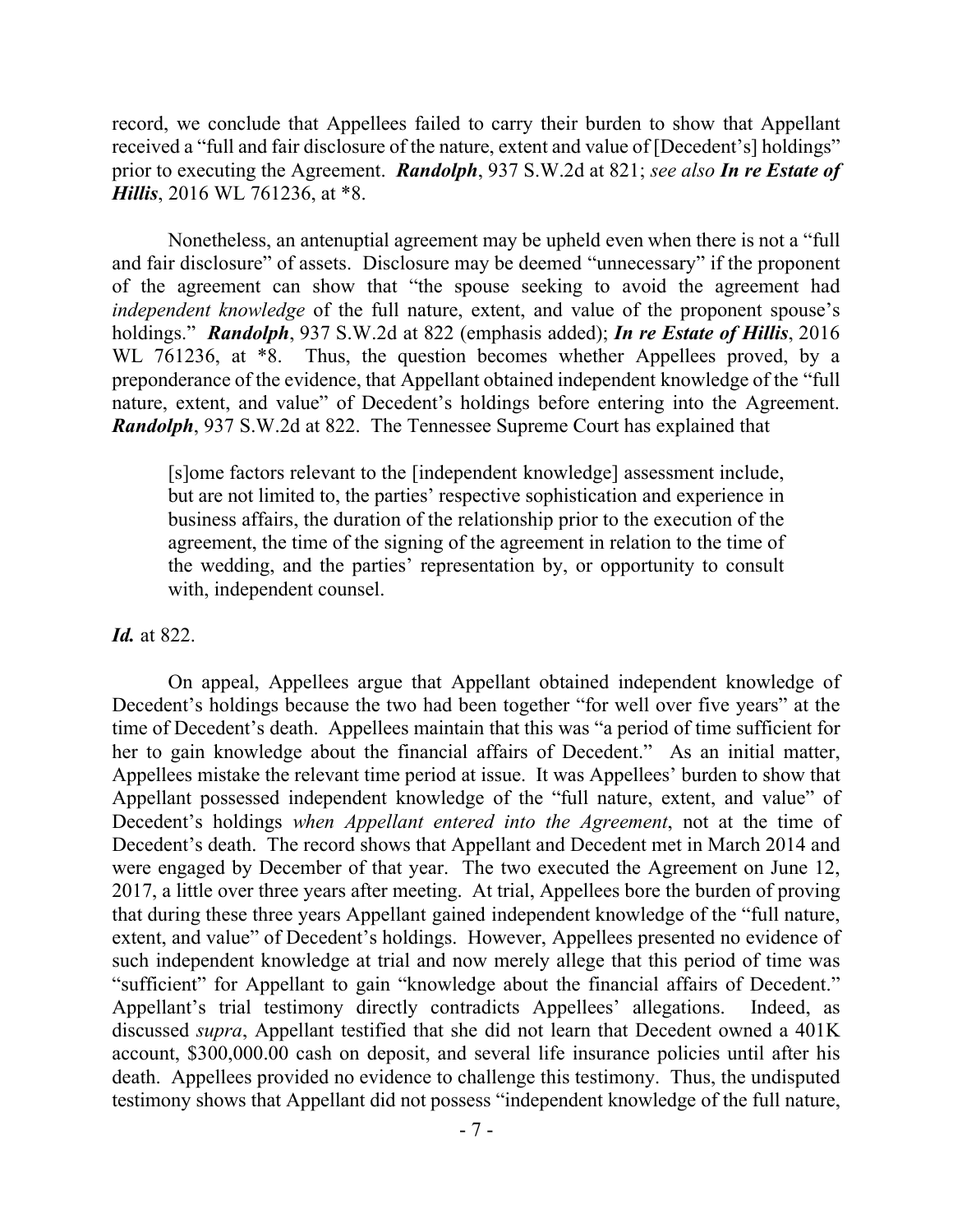extent, and value of Decedent's holdings when she entered into the Agreement. *Randolph*, 937 S.W.2d at 822 (emphasis added); *In re Estate of Hillis*, 2016 WL 761236, at \*8.

Nevertheless, Appellees argue that Appellant should be bound by the Agreement because she had been employed by a "local clinic for more than 20 years in the Business Department," "clearly knew the importance of contracts and their implications[,] and fully understood the importance of this contract." Although Appellant may have had some business experience, the record shows that the timeline under which the Agreement was executed limited Appellant's ability to comprehensively review it or to obtain independent counsel. According to Appellant's testimony, "[a]t no point during the wedding planning did [Decedent] discuss with [Appellant] that he was going to require her to sign an antenuptial agreement." Despite a lengthy engagement, Decedent did not approach Appellant concerning the execution of an antenuptial agreement until two weeks before the wedding date. Furthermore, Appellant was not presented with the complete Agreement until the day she executed it—this was a mere five days before the wedding, which approximately 350 people were scheduled to attend. Regardless of any business experience Appellant may have had, this swift timeline prevented her from conducting a comprehensive review of the Agreement and/or having the opportunity to consult with independent counsel before executing the Agreement.

From the totality of the circumstances, we conclude that the Appellant neither received a "full and fair disclosure" of the "nature, extent, and value" of Decedent's holdings, nor possessed "independent knowledge" of Decedent's assets prior to executing the Agreement. *Randolph*, 937 S.W.2d at 821-22; *In re Estate of Hillis*, 2016 WL 761236, at \*8-9. Thus, Appellees failed to meet their burden to show, by a preponderance of the evidence, that Appellant entered into the Agreement "knowledgeably." Accordingly, we conclude that the Agreement is unenforceable. *See* Tenn. Code Ann. § 36-3-501; *Randolph*, 937 S.W.2d at 821; *In re Estate of Hillis*, 2016 WL 761236, at \*8-9. 7

## **B. Appellate Attorney's Fees**

Appellees argue that they are entitled to attorney's fees accrued on appeal as provided in the Agreement, to-wit:

#### 17. Enforcement.

In the event it becomes reasonably necessary for either to institute or defend legal proceedings to enforce any provision of this Agreement, he or she, if the prevailing party, shall also be entitled to a judgment for reasonable

 $7$  Given our conclusion that Appellant lacked the knowledge required to hold the Agreement enforceable, we need not reach the issue of whether Appellant executed the Agreement under duress.